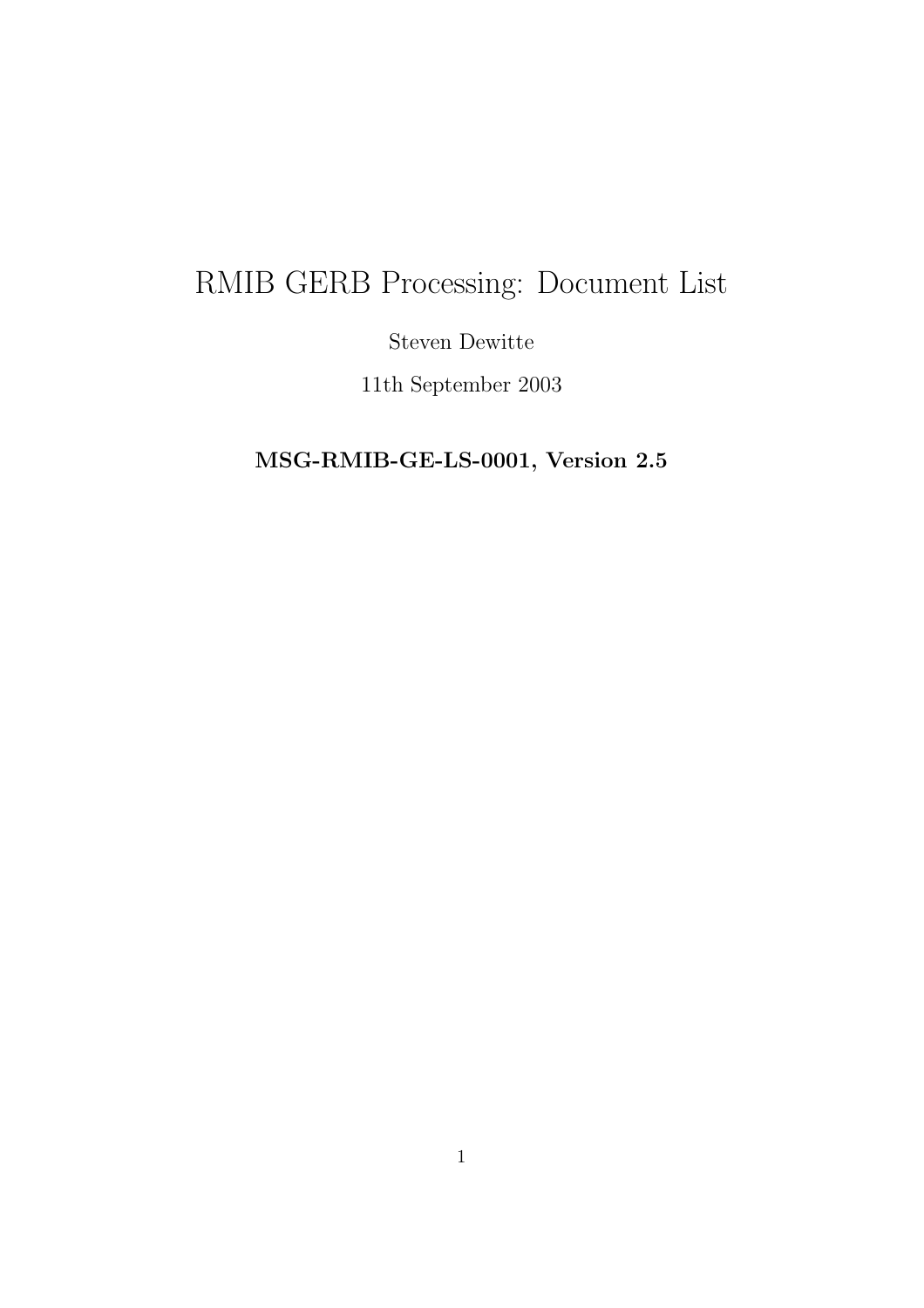#### CHANGE RECORD

| Issue       | Date       | Reason for change                                   |
|-------------|------------|-----------------------------------------------------|
| Version 1   | 08/10/1999 | new document                                        |
| Version 1.1 | 25/01/2000 | added RS-1, TN-12 and PL-1                          |
| Version 1.2 | 07/06/2000 | added UG, PL-2 and OM                               |
| Version 2.0 | 11/08/2000 | replaced PL-2 by TN-13, TN-14, TN-18, TN-20, TN-021 |
| Version 2.1 |            | added TN-30, TN-15, TN-16, TN-17, TN-19             |
| Version 2.2 | 5/09/2000  | added TN-21                                         |
| Version 2.3 | 27/6/2001  | removed old TN-30, added TN-23 to TN-30             |
| Version 2.4 | 28/3/2003  | added TN-31 to 35                                   |
| Version 2.5 | 11/9/2003  | added TN_36                                         |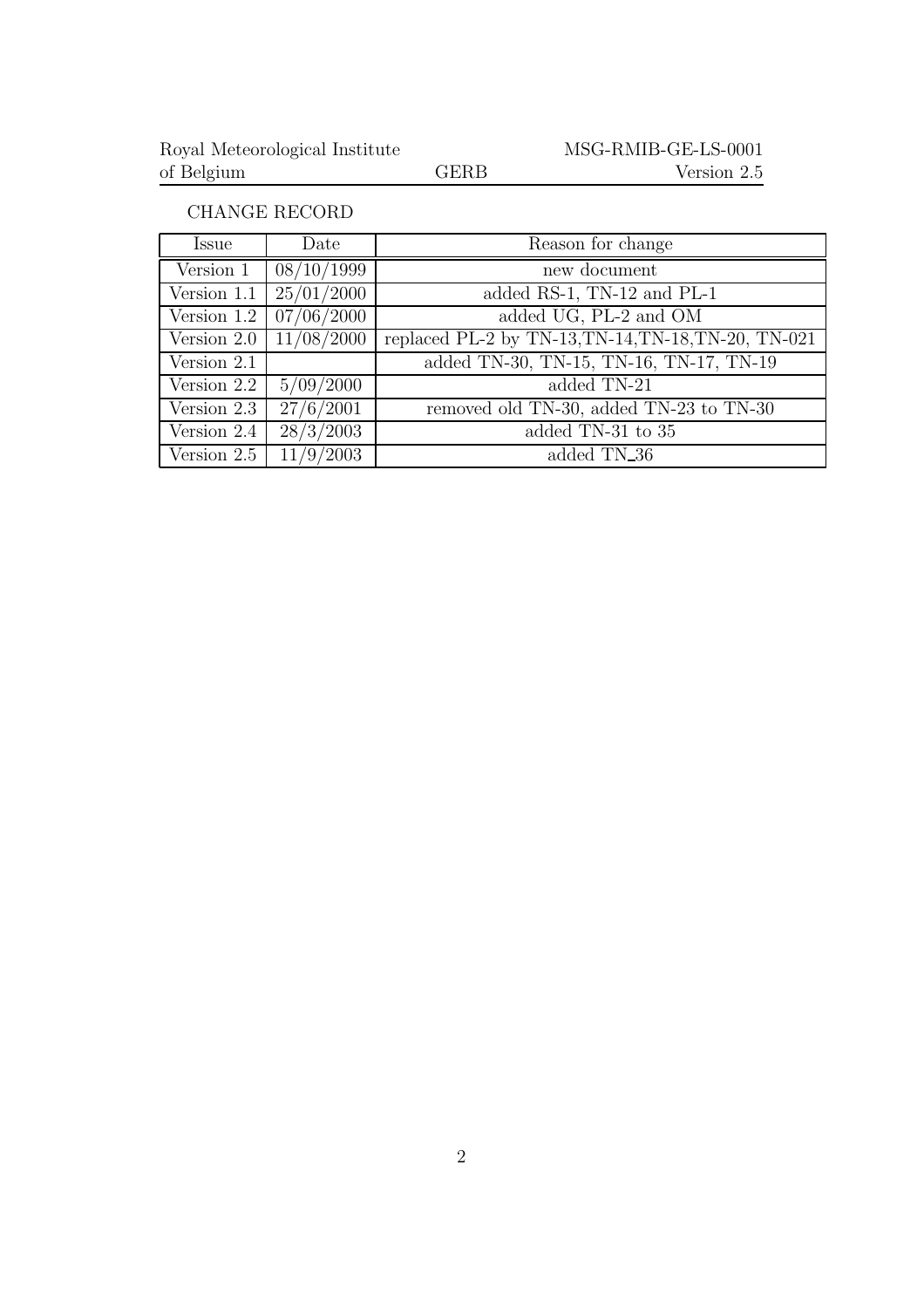### 1 Purpose of this document

The purpose of this document is to give an overview of all the internal documentation generated or to be generated at RMIB relative to the GERB processing.

### 2 Documents already generated

#### 2.1 Management related

| Ref.      | Title                      | File            |
|-----------|----------------------------|-----------------|
| RS-0001   | RGP: Requirements          | requirements.ps |
| $PL-0001$ | RGP: Project Magement Plan | projectplan.ps  |
| TN-0010   | RGP Workpackages           | gerbwkpg.ps     |
| $LS-0001$ | RGP Document List          | documentlist.ps |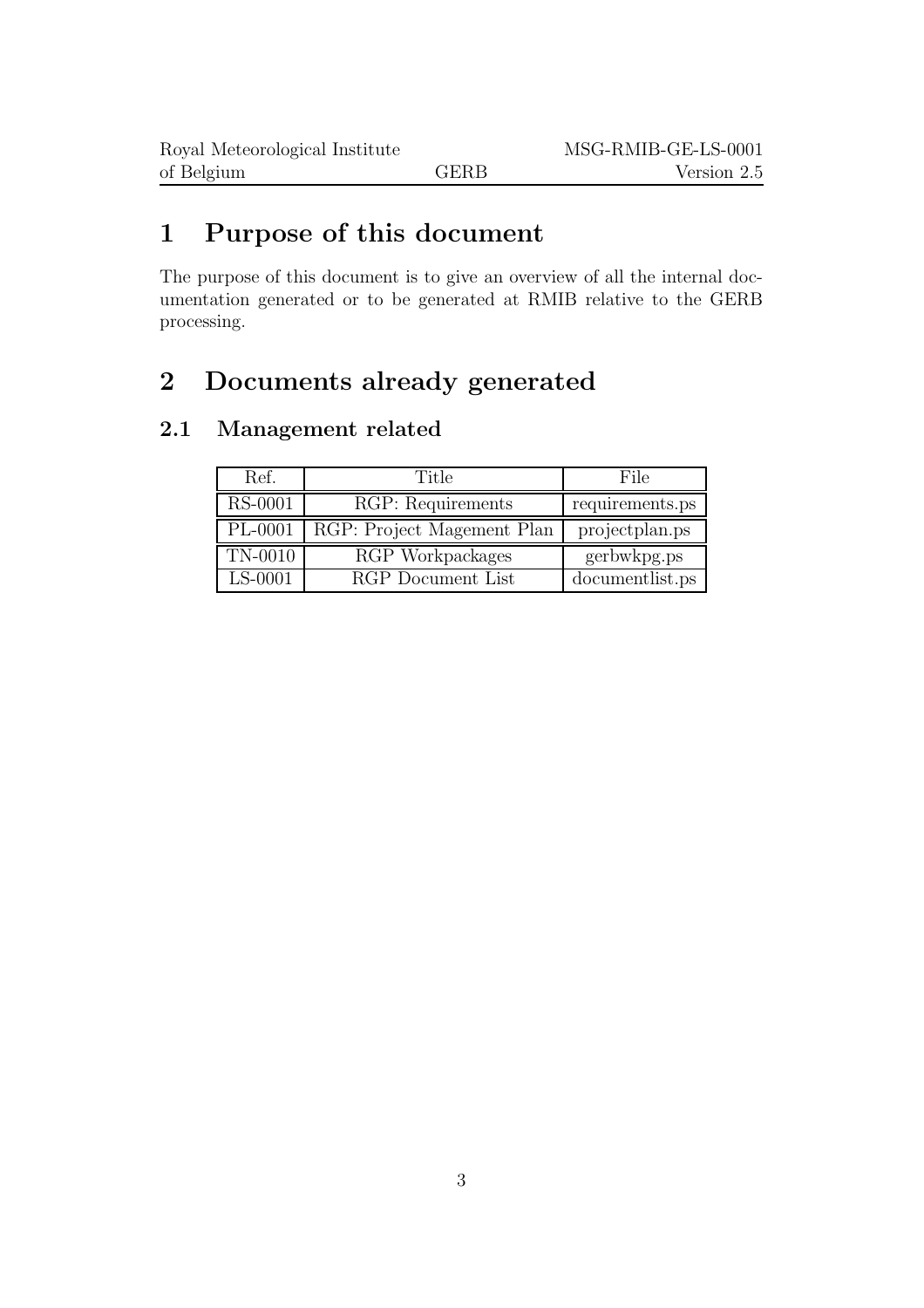### 2.2 Design and algorithm development

| Ref.           | Title                                        | File                   |
|----------------|----------------------------------------------|------------------------|
| <b>TN-0003</b> | RGP: Resolution Enhancement                  | resolution.ps          |
| TN-0004        | RMIB GERB Processing: Overview               | overview.ps            |
| TN-0005        | RGP-SP: Spectral modelling                   | spectralmodelling.ps   |
| <b>TN-0006</b> | RGP: GERB Processing                         | gerbprocessing.ps      |
| TN-0007        | RGP-SP: Scene Identification                 | scene_id.ps            |
| TN-0008        | RGP-SP: Angular Modelling                    | scene_adm.ps           |
| TN-0009        | RGP Data Flow                                | dataflow.ps            |
| $TN-0011$      | RGP : Data Products Accuracy                 | accuracy.ps            |
| TN-0012        | RGP: Data reprocessing                       | reanalyze.ps           |
| TN-0017        | Testing on the simplified approach of the RE | RE_testsimple.ps       |
| TN-0019        | ToARG, ToBARG, CorrApply                     | ARG_BARG_CorrApply.ps  |
| TN-0029        | RGP-SP: Use of TIGR3 atmospheric             | tigr.pdf               |
|                | profiles as input for SBDART                 |                        |
| TN-0030        | RGP-SP: Generation of a Data Base            | sbdart.pdf             |
|                | of TOA Spectral Radiance Fields              |                        |
| TN-0031        | Correction of the dispersion in the GERB's   | gerb_sr_correction.pdf |
|                | detector spectral response curves            |                        |
| TN-0033        | Temporal Interpolation for the GERB          | lw_accuracy.pdf        |
|                | LW estimation                                |                        |
| TN-0034        | Validation of the GERB Unfiltering Approach  | gerbunfilt.pdf         |
| TN-0035        | Direct Unfiltering of GERB Data              | direct_unfilt.pdf      |
| TN-0036        | Meteosat Count versus CERES-TRMM             | MS_VisCal.pdf          |
|                | Unfiltered Radiance                          |                        |

#### 2.3 Test descriptions

| Ref.    | Title                                      | File                 |
|---------|--------------------------------------------|----------------------|
| TN-0013 | Test procedure for the RMIB Imager Process | $test_v3.pys$        |
| TN-0021 | System integration test report             | integration_tests.ps |
| TN-0014 | Gerb Processing: Tests description         | GP_test.ps           |
| TN-0020 | GERB geolocation rectification             | algo_rectif.ps       |
| TN-0018 | Developing and validation tests for the RE | RE_test.ps           |
| TN-0021 | HDF archiving procedure                    | hdf.ps               |